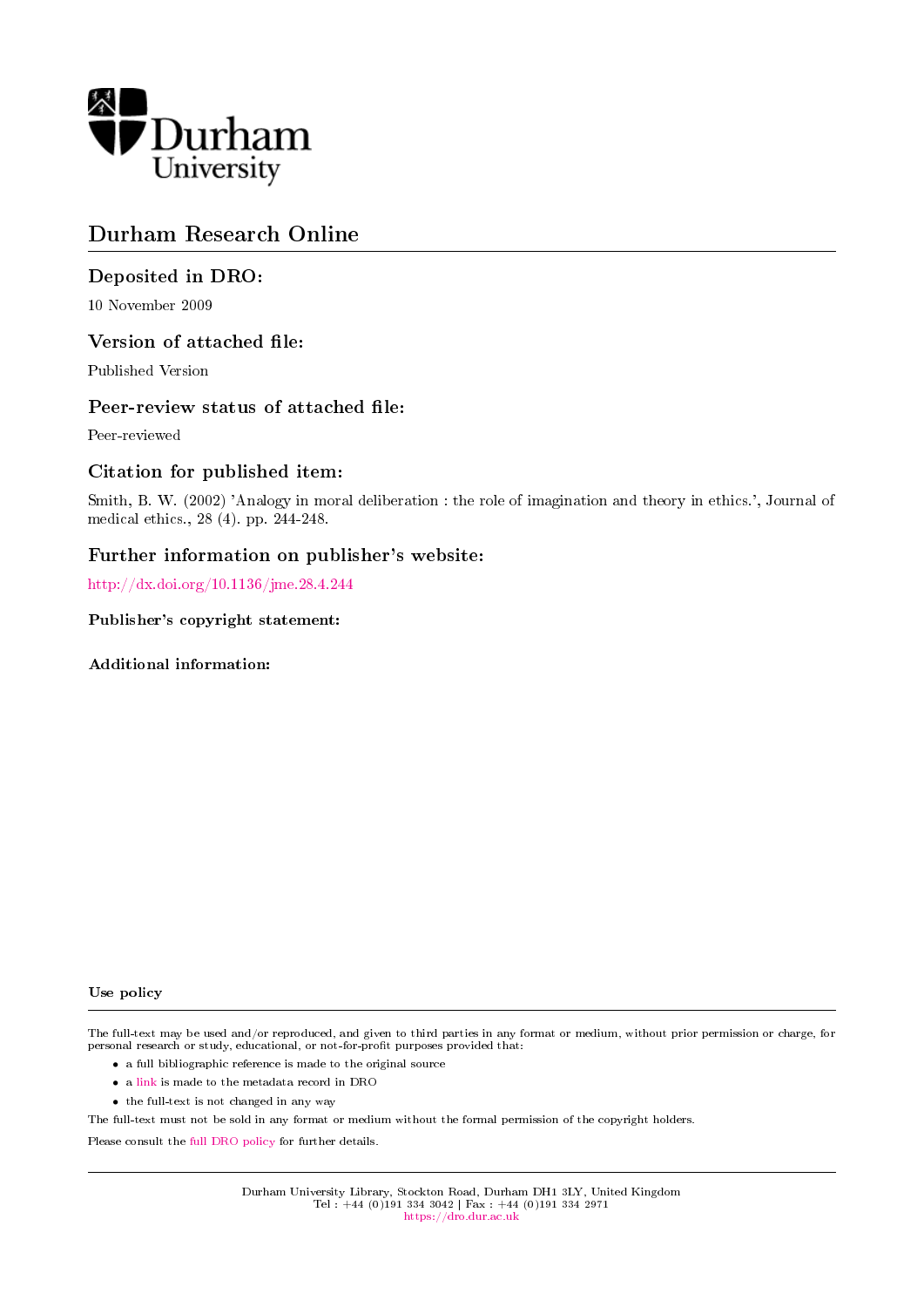## ORIGINAL ARTICLE

# Analogy in moral deliberation: the role of imagination and theory in ethics

.............................................................................................................................

B Smith

J Med Ethics 2002;28:244–248

....................... Correspondence to: Mr B Smith, Department of Philosophy, University of Warwick, Coventry, CV4 7AL, England; B.W.Smith@warwick.ac.uk

Revised version received 7 January 2002 Accepted for publication 13 February 2002 ....................... This paper develops themes addressed in an article by Eric Wiland in the Journal of Medical Ethics 2000;26:466–8, where he aims to contribute to the debate concerning the moral status of abortion, and to emphasise the importance of analogies in moral argument. In the present paper I try to secure more firmly a novel understanding of why analogy is an essential component in the attempt to justify moral beliefs. I seek to show how analogical argument both encapsulates and exercises the notions of rationality and imagination and that the construction, development, and comparison of analogies fundamentally underpins ethical argument. In so doing, it enables us to adopt imaginative and ethically illuminating perspectives but in a manner that does not relinquish any claims to intellectual rigour. I present a critique of a brand of "moral particularism" by showing how it cannot, if construed in a certain way, adequately conceive of how we use analogies and imaginary cases in ethics. Although such a particularism is thus impotent with regard to ethical debate, I show that the wider motivation behind particularism that can be extracted is of clear relevance and importance to medical practitioners.

This paper is a development of themes addressed in a<br>recent article in the *Journal of Medical Ethics*.<sup>1</sup> In it Eric<br>Wiland seeks both to contribute to the ongoing debate<br>concerning the moral status of abortion, and also his paper is a development of themes addressed in a recent article in the *Journal of Medical Ethics.*<sup>1</sup> In it Eric Wiland seeks both to contribute to the ongoing debate awareness of the significance of analogy in moral argument. My concern in the present article will be primarily guided by this second aspect, although I hope that implications that are more directly relevant to the moral status of abortion will stem from these considerations. I will argue that the procedure of analogical reasoning is essentially linked to our inquiries into ethical issues both in a theoretical way and also with regard to concrete cases of the day-to-day demands and requirements of moral reflection, judgment, and argument. I claim that the construction, development, and comparison of analogies underpin the manner in which we enter into ethical debate and—reminding us that theoretical or "philosophical" ethics remains inalienably attached to its more normative applications—"are the stuff out of which normative moral philosophy is made".<sup>2</sup>

I wish to consider the rise of contemporary "moral particularism" with reference to the procedures of analogical reasoning, and to the status and role of imaginary cases in ethics. My aim will be to urge practitioners to recognise the importance of analogy and the imaginary case when applied to ethical deliberation; however, in so doing, I aim also to secure the belief that in approaching moral issues and moral argument from an analogical and "imaginative" point of view, we are not relinquishing any claim to intellectual rigour.

In the second section I outline the manner in which moral particularism emphasises the importance of the particular case in ethical deliberation, and also explain why it is hostile to the use of imaginary cases in ethics. The third section examines the status of analogy in moral argument, and secures the belief that analogies with or without imaginary elements help nurture our moral sensitivities. The final section brings together the reasons why analogical argument manages to successfully unite our "imaginative" capacities with an adherence to the canons of rationality.

Moral particularism is an influential movement in contemporary moral philosophy, that largely can be characterised as a reaction against the previous dominance and apparently bloated influence of the role of principles in moral thinking. If we understood moral particularism as a mere rejection of principles, then it could rightly be considered as radical in the extreme. What motivates particularism, however, is rather a hostility to the manner in which agents tend to deliberate about a particular moral case as though it must be considered always and only with reference to a relevant principle. For example, we know that a person was, is or will be wrong to lie because of our adherence to the moral principle that it is "always wrong to lie". The moral particularist complains that this "intellectual" way of reaching a moral conclusion can serve to obscure the potential complexity of the *particular* case. Thus, it may be a morally relevant consideration to take into account that the particular lie in question may be addressed to the sort of people who are easily offended by others not liking their new hairstyles. This particular sort of sensitivity on the part of this person may function as a reason *in this instance* to lie about whether or not one has a liking for the new hairdo. On other occasions, with different people, in different contexts, the moral features of a case may function differently. The particularist complaint is that seeking to justify a moral judgment by appeal to abstract and general principles will potentially miss the important aspects that pertain to a given, particular, moral state of affairs. The moral particularist continues that considerable moral harm can be brought about by the following of abstract principles that do not and cannot take into account the peculiarities of any individual moral circumstance.

One prominent moral particularist, Jonathan Dancy,<sup>3</sup> urges us to inspect each moral circumstance on its own merit, and formulate our judgment on the basis of what each case will demand without looking to principles, or how we have judged on "similar" occasions in the past:

one's main duty, in moral judgement, is to look really closely at the case before one. Our first question is not "Which other cases does this one best resemble?", but rather "What is the nature of the case before us?"4

Moral particularism can be understood as propounding a "case-by-case" methodology in dealing with moral questions, and there is thus a sense in which particularism could be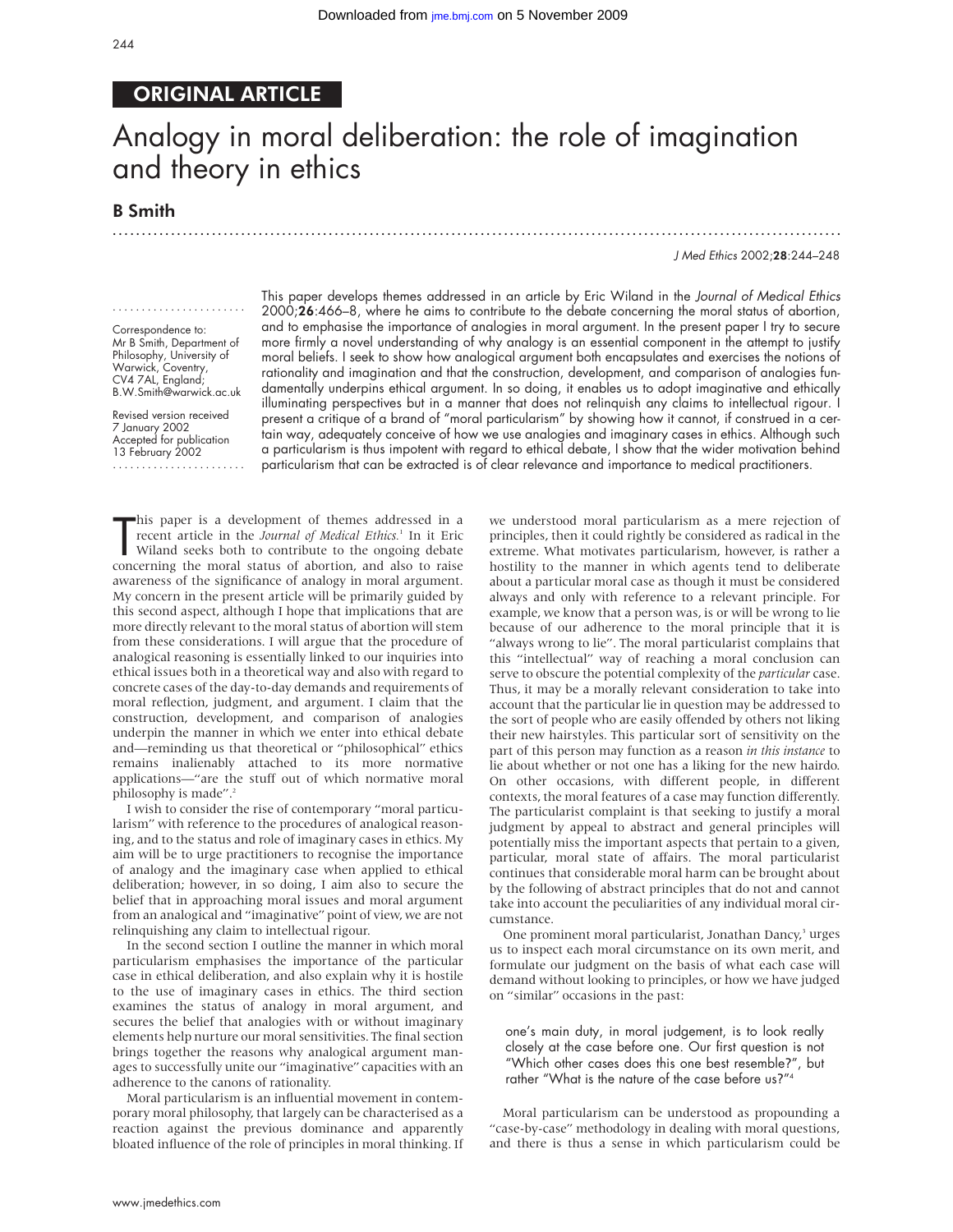#### Downloaded from [jme.bmj.com](http://jme.bmj.com) on 5 November 2009

regarded as an appropriate method by which to approach extremely complex or perhaps unprecedented ethical cases. To regard it thus, however, immediately gives rise to at least two significant difficulties. On the one hand, to consider it as any *method* at all would be a misunderstanding; moral particularism can only urge us to avoid the inappropriate conceptual and logical impositions that have been placed upon ethical thinking by the previous dominance of moral *systems*. Moral particularism says to us that we ought to look really carefully at the case at hand, be sensitive to the complex and peculiar characteristics that make up the situation, and not artificially situate a given case *in the light of* other cases. I assume that so construed, these warnings would be considered welcome by most. However, the notion that particularism is able to offer anything beyond such cautionary constraints is methodologically unintelligible; for particularism to describe—positively the method by which we ought to approach a moral case would mean it behaves in just that way that it considers wrong. The second difficulty that immediately presents itself, and linked to the first, is that over the alleged status of moral cases as "isolated". Particularism complains that the "moral shape" of a certain state of affairs cannot be predicted from how other moral shapes have been produced in the past, and so each case ought to be treated as if it were "isolated". The lack of precedent cannot be amended for, according to the particularist, by judging a certain way about the case in a manner "logically consistent" with other putatively similar cases; to do so would, I presume, employ a decision procedure about a *moral* case that is based upon purely *non-moral* considerations—those concerned with the mere preservation of "logical consistency"—for example. The moral particularist is hostile to the deployment of moral principles that are context unfriendly; principles whose abstraction and generalisability subsume moral cases regardless of the peculiarities of a given case. However, this appears as rather implausible to the extent that it is just a fact about our moral practice that we do compare and contrast cases.

An example of an abstract principle could be one embodied in the Hippocratic tradition; "preserve human life", say. The particularist might be sceptical as to the moral efficacy of such a principle because it can come to be employed purely in a *quantitative* fashion (relating to the length of life), and to the exclusion or wilful ignorance of the peculiar *qualities* that pertain to individual cases. The particularist will urge a medical practitioner to firstly consider a case with reference to its context, seeking to extract the moral saliences that are produced by the elements giving rise to that circumstance, and not *because* it falls under a certain principle. Thus the medical practitioner ought to reflect on how, say, the "preservation of human life" relates to the other features of a given case—familial wishes and expectations, or the comparison of the patient's "human life" with the "human life" of their spouse—for example. Such *qualities* of a case will only be properly understood, according to the particularist, from the contextual point of view. Although decisions may indeed come to be totally in accord with an abstract principle, this, if the medical practitioner heeds the particularist's strictures, will not be because one has viewed the individual case from the point of view of the principle, but instead that that particular case, after appropriate analysis, demanded a certain decision in virtue and not in spite of its particular context and special features.

Particularism is broadly attractive in its call for the detailed inspections and close analyses of the demands of each moral case. I am sceptical, however, of the search to justify this through a notion of the "morally isolated" case, or on the basis that we ought not to attempt to predict the moral shape of *this* case from the behaviour of the moral shape of cases "elsewhere". In approaching the issues that emerge here, I wish to draw upon an article by Jonathan Dancy<sup>5</sup> in which he argues that the role of the imaginary case in ethical deliberation should be considered as limited in the extreme. Dancy claims that in constructing an imaginary case, we hope that it will be able to supplement our moral deliberation about an *actual* case; deliberation that is lacking in some way or unable to provide the appropriate resources for judgment or action. Usually this procedure is undertaken because the actual case is morally difficult, whereas the imaginary case more easily lends itself to a clear cut ethical decision. Dancy maintains, however, that if the imaginary case is to fulfil its role as ethical guide, then we must know in what particular ways it will do so, and this knowledge presupposes other knowledge concerning the actual case:

Essentially, we have to make up our minds about the moral make up of the actual case before we can come to a view about whether the imaginary case is after all a reliable guide.<sup>6</sup>

The point here is that the imaginary case, if it is to function in the way intended, must depend upon our knowledge of the actual case; however, this knowledge is precisely that which the imaginary case is constructed to *provide*. Dancy thus considers imaginary cases in ethics not to be ethically illuminating or morally educating. It appears as though a certain moral particularism would also reject the examination of analogies, on the grounds that the proposed analogy may well involve "imaginary" elements and, more fundamentally, that *any* comparison between moral cases (imaginary or no) is already misdirected. I disagree, and would want to argue that analogies and imaginary cases in ethics are not only useful but in fact *required* by moral deliberation, although an appropriately rich account of this "requirement" is considerably beyond the scope of the present article.

Wiland chooses to examine Judith Thomson's<sup>7</sup> well known and controversial analogy that attempts to draw a morally relevant comparison between abortion and an imaginary case involving an unconscious violinist. For those unfamiliar with this example I, with some risk of oversimplification, paraphrase the relevant section from Thomson's article:

You find yourself to be biologically attached to a famous violinist who is unconscious. He has a fatal kidney condition and only you have the correct sort of blood type to help. A group of dedicated music lovers have kidnapped you and wired-up the violinist's circulatory system to your own in order for his blood to be cleansed by your kidneys. A hospital director explains that although they would have taken measures to prevent the music lovers from doing this, if they had known, the fact of the matter is that you are so wired-up. The director further explains that to break the connection between you and the violinist would be kill him. Further, the period of attachment to the violinist will be only for nine months, after which he should have recovered and both you and he can be safely separated. All person's have a right to life (including unconscious violinists), and although you have right to determine what occurs in and to your own body, this right is trumped by a (any) person's more basic right to life. Thus, you are morally obligated to resist separation and remain attached to the violinist so as not to violate his right to life.

From the contemplation of this case, Thomson aims to extract a certain problematic moral conclusion: that it is *morally required* that you assent to an "*outrageous*" situation.<sup>8</sup> The purpose of the analogy is to demonstrate why the same outrage is also applicable to a certain attitude toward abortion; namely, that abortion is always wrong. In proposing this analogy, Thomson implicitly seeks explanations from those who resist drawing the same conclusion about two cases that are, ethically speaking, relevantly similar; and it is just such explanations that have been offered by critics of Thomson's analogy. These objections attempt to show why the analogy is weak, and that there are morally relevant *dis-analogies* between the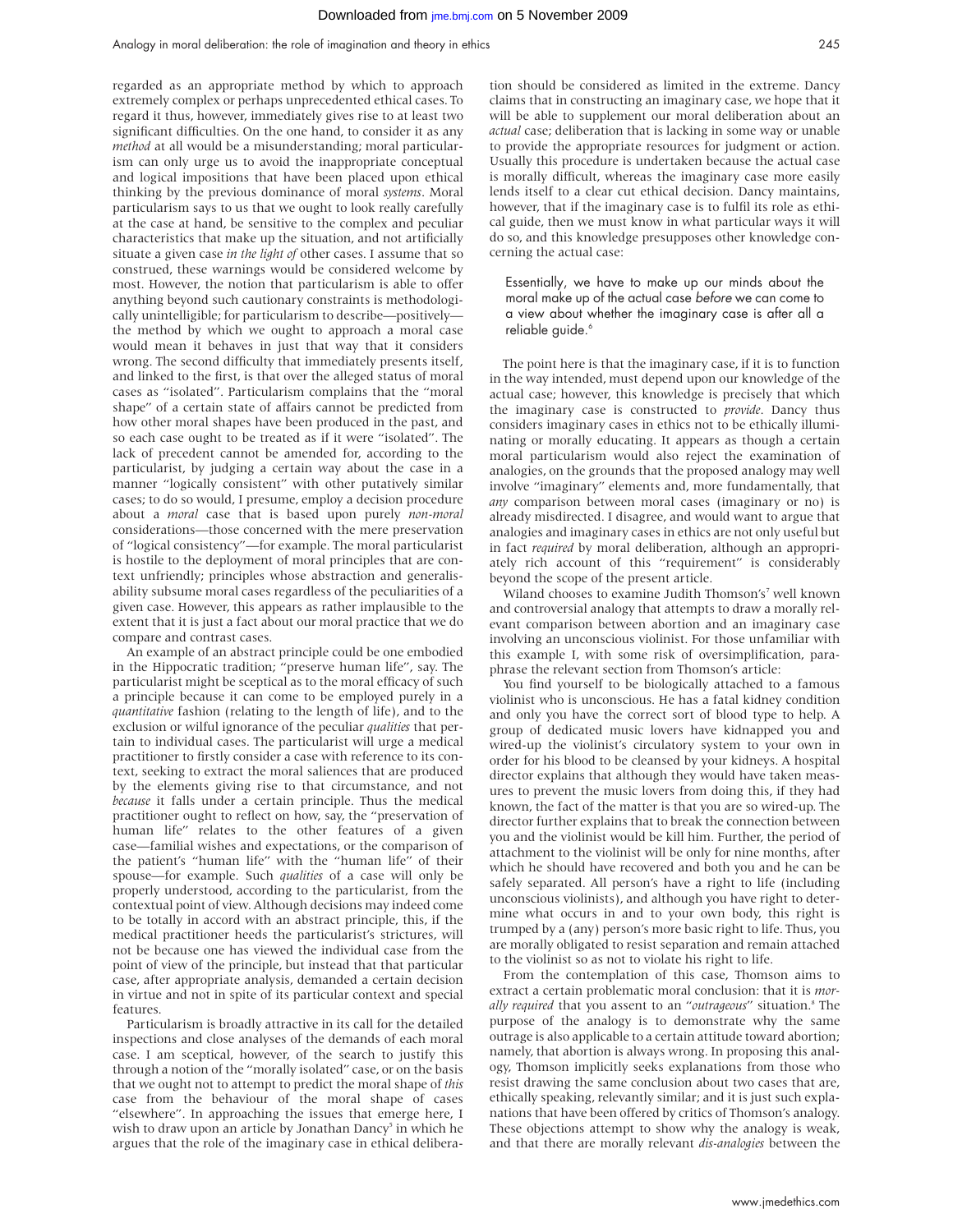two cases, and so there would be no reason to suppose that the same moral outrage should apply equally in each case. Thomson presents a certain picture of moral deliberation that involves the comparison of moral cases and, through the presentation of a morally relevant analogy, challenges proposals to judge differently when confronted with relevantly similar situations. That is to say, Thomson implies that nothing but arbitrary decision will motivate our judging about the cases *if* we accept that the analogy is a good one. Of course—as critics have suggested—the analogy may *not* be a good one, in which case Thomson's proposal would be less than persuasive. For our purposes, I do not want to rehearse the main objections to Thomson's analogy and attempt to construct a better one, if indeed one is needed. Rather, I aim to emphasise the manner in which moral particularism cannot accept the analogy for the simple reason that it *is* an analogy. I suggest that debating whether or not Thomson's analogy is in fact a good one, is an example of what constitutes one of the most fundamentally important practices in moral deliberation. Because moral particularism cannot properly recognise the activity of *comparing* moral circumstances and hence rejects the efficacy of imaginary cases in ethics, it appears to be unable even to enter into this debate; for this reason I find it to be a severely impotent and unattractive position.

Wiland<sup>9</sup> states that although Thomson's analogy may contain flaws, we ought to keep in mind what she was *trying* to do via the suggestion that there may be a morally relevant analogy between the case of the unconscious violinist and abortion. I suggest that analogies can help us to adopt an ethically illuminating perspective which had previously remained unoccupied. We can appreciate, via the construction and analysis of analogy, a novel way to consider an object case. A natural response to this suggestion may be motivated by it not seeming to be at all clear what happens after a good analogy has been drawn; why does or ought it to matter if one case is or is not analogous to another? It matters because in drawing analogies (and for that matter dis-analogies) we come to know something about that object case over and above its existence as an allegedly isolated occurrence; that is, we see how it relates to other cases and in a way that makes it irrelevant whether such cases "actually exist". This is not to say that this process is undertaken in order to serve as a scan for logical inconsistency; if it were merely to do this, then the particularists would be right to be sceptical of the role of analogies and imaginary cases in ethics. It is rather, I suggest, to serve in an *ethical* capacity itself—beyond or at least alongside the "purely logical". The very act of constructing analogies and their subsequent contemplation, helps minimise our limitations as moral beings and Wiland rightly claims that the:

whole point of using analogies in moral philosophy is ... to get us past our self interest, inertia, lack of empathy, lack of imagination and defensiveness.<sup>10</sup>

It is this "getting past" or transcending morally dubious motivations in ethical deliberation that can be achieved by adopting a different point of view from one's own. This will require some imaginative capacity on the part of the agent, and can occur through the positioning of oneself in the place of another. However, this repositioning can also take place through the drawing of analogies between the object case and other situations. In Thomson's analogy for instance, previously unnoticed or obscured moral features of abortion are potentially clarified or made explicit by the comparison with another state of affairs; conclusions drawn from that case involving the unconscious violinist are directly transposable to the wider case of abortion. Of course, the extent of this "direct transposition" is the moot point.

One "defect" of Thomson's analogy, Wiland notes, is that the case of the violinist is utterly fictitious. The form of this objection is a common reaction to some notoriously fantastical examples found within the literature of moral philosophy. Such examples can themselves be offensive when they are invoked in order to apparently help us deliberate about an actual and difficult moral case. In an influential article, G E M Anscombe<sup>11</sup> notes how such "fictitious" moral cases are typically manufactured with an eye to moral corruption. What they attempt, however, although with varying degrees of success, is to pose the form of the actual moral case in a way that enables us to adopt a different perspective upon it; it is hoped that this different perspective will throw moral light upon the actual case. In order to achieve this, there must be some kind of common ground upon which both the actual and imaginary case converge. When there is little or no such ground, the analogy is weak or there is no analogy at all. When this common ground is extensive, however, it may be so in a morally pedagogical way. It is the existence of such common ground or "conceptual convergence" that gives rise to my rejection of the "morally isolated". Whilst not suggesting that moral cases, questions, and dilemmas fall into predetermined kinds I do want to say that moral states of affairs contain, in a certain way, implications for other ones. This is to say, that moral cases have something in common. Although this commonality may indeed be extremely formal and schematic, it is what in part allows for their recognition as moral cases *at all*. The point of Thomson's violinist example is thus to try and get us to recognise the circumstance as holding a certain moral import; to stimulate our ethical thinking through the acknowledgement that the violinist's circumstance can inform our ethical thought about abortion through recognising the moral force of the implications drawn from the former.

Even when analogies are held to be weak or irrelevant, this may itself serve an important ethical function. In seeking to defeat an analogy, by bringing out the dissimilarities between two cases, we can help foster moral wisdom by being more informed, morally speaking. Thus, to be in a position to declare a proposed analogy as weak (or non-existent) presupposes a certain amount of knowledge concerning that which the analogous item is weak with regard to. For a person to give reasons why, for instance, Thomson's analogy is too fragile is to affirm certain characteristic moral features of abortion; for example that, according to such a person, a fetus is in a state brought about by a *voluntary action* of the mother, and thus crucially *unlike* the state of affairs in Thomson's example. Moral knowledge is gained however, when we are brought to see in what ways and to what extent a proposed analogy is a good or a bad one. In being brought to see these things, we can recognise certain moral relevances *that were there anyway*, but were obscured or ignored by our short-sightedness or lack of imagination. So, Thomson's analogy may (or may not) help us to supplement our moral sensitivities by enabling us to see more clearly the ethical status of abortion by bringing out perhaps previously latent features, such as the moral status of the unwilled existence of some biological appendage to one's body. It is incumbent upon us as moral beings to debate and analyse proposed analogies and to construct new ones, to compare them with old ones, and to develop an appropriately sophisticated understanding of moral cases, which reflects the often difficult and controversial character of many moral issues.

Moral particularism, as an ethical project that seeks to deflate the apparent but unjustifiable force of principles in moral deliberation, can be given direct application to medical practice. The relationship held between, say, doctor and patient is widely thought to be an essential component of much proper, effective, and lasting treatment, and this aspect of medical practice can—and perhaps ought—to be given a particularistic understanding. For instance, the balance between the obligation of medical practitioners to tell the truth to their patients and exercising compassion toward them can perhaps only be optimally achieved via the adoption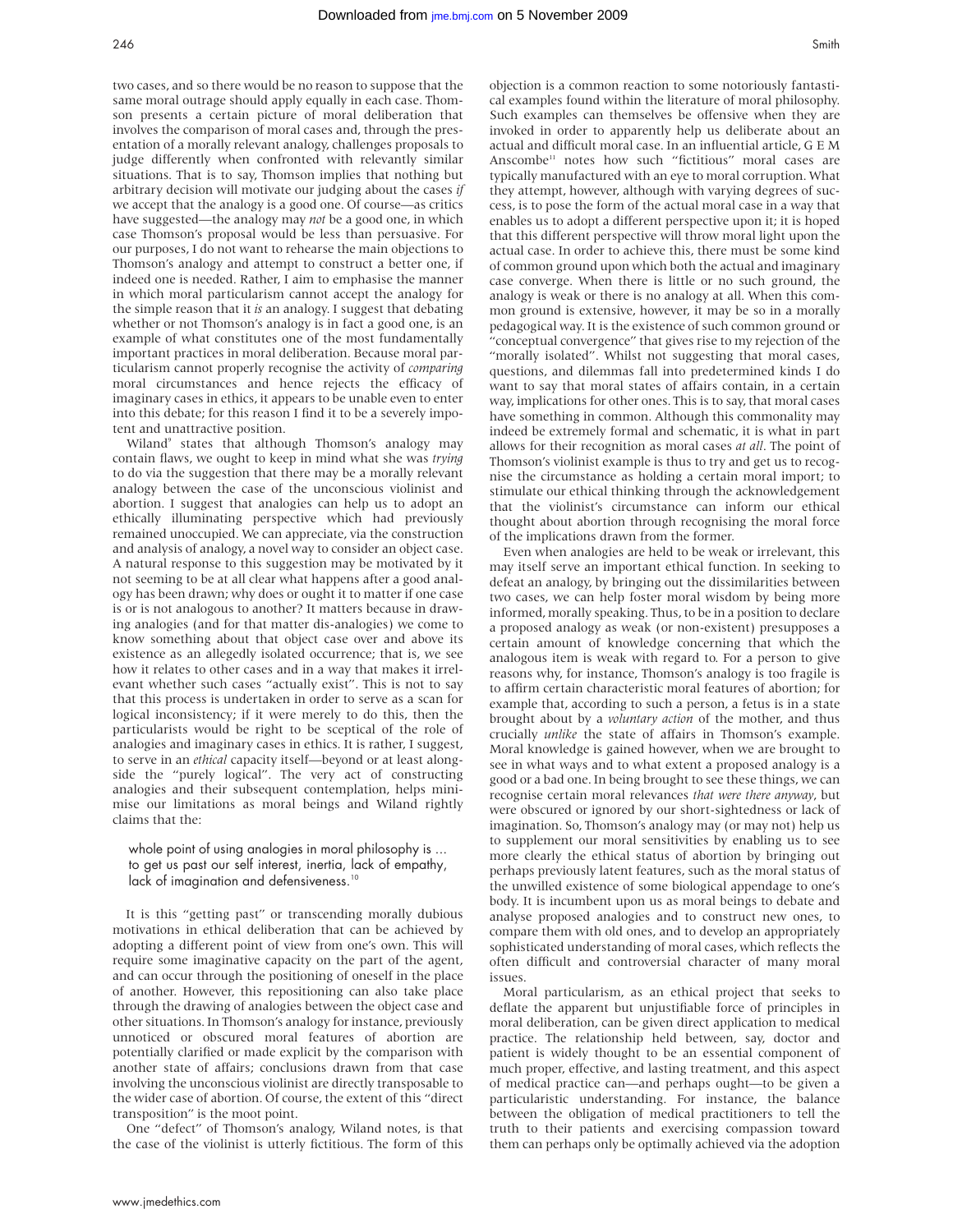of a particularist approach. Rather than deliberate about a case only with regard to it being one among many similar cases that *are* similar because they fall under some principle, the particularist will urge that detailed analyses must in the first instance be carried out so that this patient, and those other persons significantly involved, can benefit to the maximum degree. This might, for instance, involve a medical practitioner advising a particular patient by calling on knowledge gained from a particularistic analysis—knowing that *this* patient would benefit from certain information that would not be appropriately given to other putatively "similar" patients, or knowing that *this* patient's family arrangements need to be addressed in a way that differs from other patients. Such knowledge, so the particularist would argue, can only be gleaned from a detailed inspection of the particular circumstances at hand and, as such, is in important ways different from knowledge had from the mere situating of this case in the light of a principle.

What would make for an appropriately sensitive moral agent is the possession of certain theoretical capacities alongside and interdependent with a particular sort of imaginative subtlety. This would allow the construction of analogies whilst simultaneously allowing for their critical scrutiny and critique. To know something is a good analogy, takes theoretical and logical skill; further, we can determine to some extent—in a factual way—the level of relevant similarity between items. However, the very construction of analogy relies on imaginative expertise. Crucially all these elements are in a significant way mutually dependent upon one another.

This paper is a call for a certain humility in moral thinking; humility in the sense that we must recognise that our imaginations are limited—in some of us, disastrously so. Recognising this will facilitate dialogue and argument to the extent that it raises awareness of the potential for novel and critical analogies, that in turn require examination and defence. The analogies we construct will lead to new and better—as well as worse—ones, thus helping to generate ongoing ethical discussion. Wiland's<sup>12</sup> development of Thomson's analogy involving conjoined twins is an example of this. Readers will be aware of the relevance and poignancy of this analogy given recent events in the UK.<sup>13</sup>

There will always be new analogies to be drawn, and we must enable our moral beliefs to be examined and criticised by allowing them to be compared and contrasted with alternatives. Only by having a rich moral imagination, along with the capability to discern similarities and differences between cases, will we be able to face the difficult moral states of affairs with which we will always be presented. This paper is implicitly concerned with the justification of moral beliefs. The role of imagination and analogy combined with rational critique provides scope for the evaluation of such justification. Moral particularism ought to be taken seriously for drawing our attention toward the potentially myopic tendencies of abstract theorising and the purely "intellectual" approach to ethical cases. However, we need to supplement particularism so as to make it flexible enough to accommodate the procedures of analogical reasoning, and the ability to compare and learn from different moral cases, imaginary or otherwise.

What I hope to have shown here is that whilst particularism's critique of the project of "intellectualising" moral cases is well placed, we must be sceptical of it if the cost of this critique can only be met by the total rejection of an analogy as analogy. Of course, if particularism helps us to discern the relative strengths and weaknesses of proposed analogies then all to the good. However, what isn't so good is if *any* analogy is deemed inappropriate in virtue of its attempt to compare cases—actual or otherwise. This paper is not an attempt merely to suggest that analogous cases are useful in ethical deliberation. It is also claiming that the role of analogy construction and evaluation is itself ethically pedagogical

because it embodies a certain *comparative activity*; the sort of activity that can help produce more sensitive and subtle moral understanding.

Deliberation using analogy encapsulates the more attractive aspects both of particularism and of that which it is reacting against. Formal similarities are crucial in determining whether or not a given analogy is strong; for instance, the unconscious violinist *is* arguably like a fetus in respect of its apparent position of "dependence". But the substantial qualities that pertain to the items drawn together in an analogy can also be decisive: that a fetus and *ex hypothesi* the unconscious violinist will die if separated from the mother or from "you". An analogy is a bad one when the similarities said to obtain between cases are irrelevant in that they bear little or no relation to the object of deliberation: that two patients are "identical" in respect of voting for the same party in the last general election is irrelevant from a diagnostic point of view. Crucially, the manner in which elements will combine and produce an analogy of a certain strength *cannot* be predicted a priori, or established by the following of abstract rules or the positioning of a particular case with reference to a principle. What is needed in order to achieve the appropriate construction and evaluation of an analogy is a certain skill on the part of an agent; a certain insight that comes only with the *practice* of engaging in such thinking and "looking", to use the particularist's terminology.

Particularism seems appropriate for application to medical practice in the way that it puts forward a case for sensitive and detailed examinations of the complex and varied nature of those features which produce a given case. We have seen, however, that if particularism is understood in too simple a way, claiming that the analysis of a medical case must operate always and only with reference to *this* case and no other, then the *very procedure* of drawing an analogy is denied. I suggest that on the one hand medical practitioners ought to acknowledge the particularist's warnings that the mechanistic following of abstract principles and rules to the exclusion of the perhaps unprecedented demands of a given case can lead to moral harm; on the other hand, there ought to be a serious attempt to think of cases analogically so that we may gain a more ethically rounded understanding. This exercise is a comparative activity that itself is morally informative. Whether or not Thomson's analogy is "good" merely from a logical point of view, it succeeds in nurturing ethical debate in so far as it presents a different way of understanding the moral stakes of abortion. For many other medical cases, seeking to compare them with other ones, reflecting in light of their similarities and differences and tracing the moral implications will serve to inform our moral thought. So, particularism helps us to investigate the nature of certain medical and ethical cases by stressing the role of a certain sensitivity; a sensitivity that does not originate in the mere following of abstract theory, rules or principles. However, the manner in which moral knowledge can be delivered by *comparative analysis*, that form of analysis embodied in analogical reasoning, should make us wary of the prospects of any "bald" particularism.

At the very least, we ought to have at least two minimum expectations: We should want an arena for ethical debate and argument that is strict and rigorous; the rational and logical constraints placed upon analogies satisfies this expectation. We should also want a state of affairs where nothing potentially relevant is excluded from moral debate a priori; the sometimes extraordinarily complex nature of moral cases means that we will have to approach them with respect to their own peculiar demands, although we bring to them our capacity as intelligent and creative creatures; the scope of potential analogies that can yield considerable moral insight and foster ethical sensitivity satisfies this expectation. This article has attempted to focus attention on the important and intertwining roles that both logic or rationality and imagination have to play in ethical deliberation; roles that are encapsulated and exercised within the form of analogical argument.